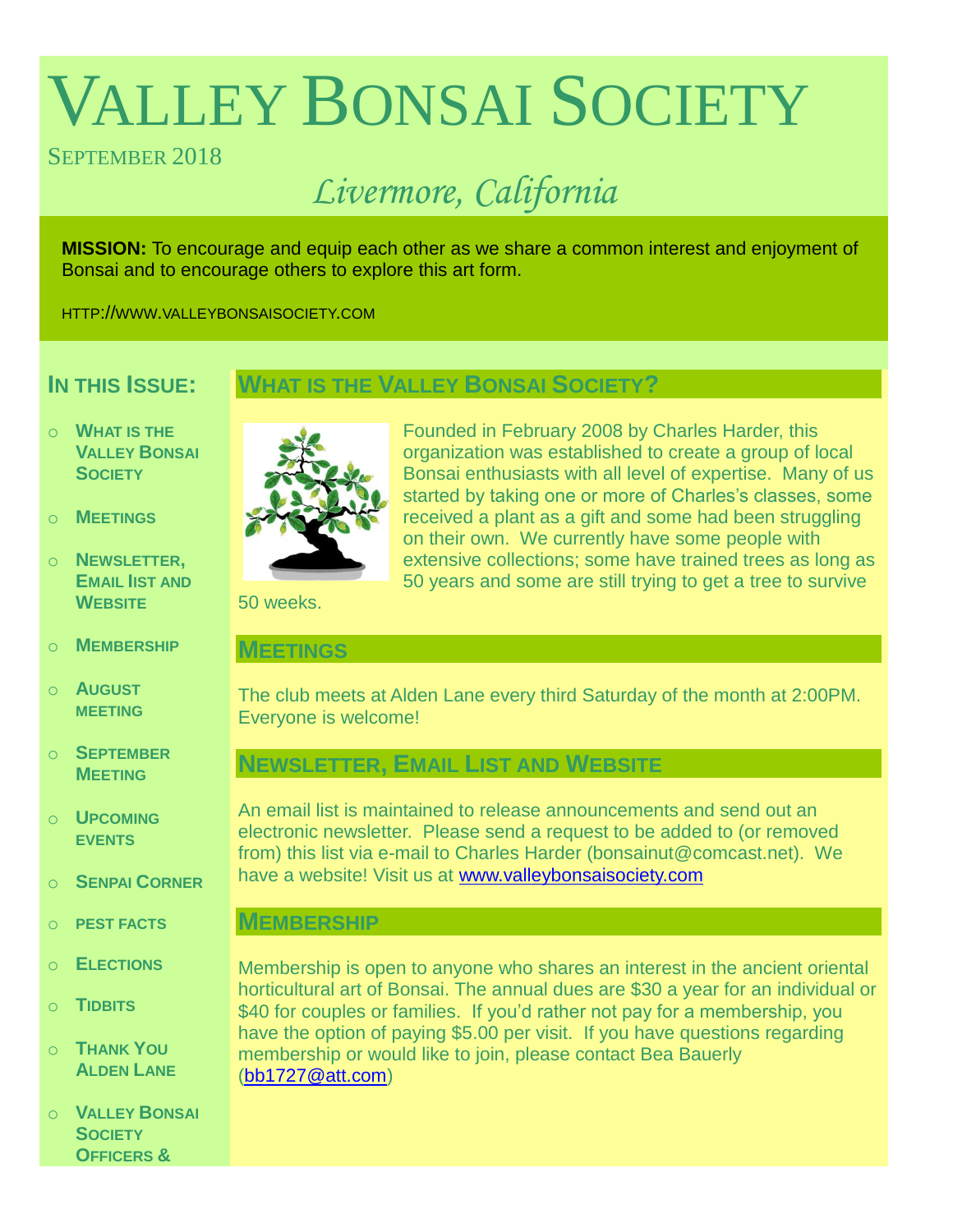#### **CONTACTS**

#### **AUGUST MEETING**

At our August meeting, we discussed our June show. We reviewed what we liked and what we wanted to do differently next year. Then we went on talking about the plants that are suited for indoor bonsai. In general, we can use tropical plants that have a woody looking trunk and proportionate sized leaves. There are also some other plants that can be convinced to grow indoors, but as you know most of our trees should be grown outdoors.

#### **SEPTEMBER MEETING**

Our September meeting will be a general workshop. This is a good opportunity to work on that tree you've been wanting to spend some time on. Also, if you have any questions, need advice, or just want to show off; we hope that you can attend.

#### **UPCOMING EVENTS**

#### **October 6th, 2018 Cupertino, California**

Midori Bonsai Club: 57th Annual Bonsai Show at the Quinlan Community Center, 10185 N. Stelling Road. Show hours are 10 AM - 5 PM with a bonsai demonstration by Jonas Dupuich at 1:30 PM. The demonstration tree will be raffled off at the end of the demonstration. There will be a Beginners Workshop for those new to bonsai. A tree will be provided along with basic instruction. The workshop will begin at 10 AM, with a nominal fee. We will also be available to take a look, and advise you on any bonsai you'd like to bring in. There will be several bonsai vendors to supply you with plant material, tools, pots, etc, and a club member's plant sale. Admission is free, with plenty of parking available. Come join us for a fun day of bonsai! For further information contact: Jack Christiansen(408) 280-7539, or [Jackchristian](mailto:Jackchristiansen@sbcglobal.net)[sen@sbcglobal.net](mailto:Jackchristiansen@sbcglobal.net)

#### **October 13 - 14, 2018 Oakland, California**

East Bay Bonsai Society: 57th Annual Show will be held at the Lakeside Garden Center, 666 Bellevue Ave. Show hours are 10 AM - 5 PM on Saturday and 11 AM - 4 PM on Sunday. Jonas Dupuich, will perform demonstrations from 1 - 3:30 PM both days. The show will feature over 50 tree varieties and will also feature a plant sale and raffle. Additional event information can be found at [info@eastbaybonsai.org](mailto:info@eastbaybonsai.org)

#### **October 24 - 28, 2018 Sacramento, California**

Golden State Bonsai Federation: Convention 41 "Creativity taking Flight" held at the McClellan Conference Center. Registration begins July 1st online at [http://www.gsbfconvention.org/ f](http://www.gsbfconvention.org/)or Convention, Workshops, Seminars, Excursions, etc. GSBF recommended lodging is Lion's Gate Hotel at McClellan Park. This year's headliners are Yasuo Mitsuya, Suthin Sukosolvisit, and Bjorn Bjorholm. Please join GSBF and Yasuo Mitsuya's esteemed students in honoring Mitsuya-san for his influence on bonsai in the modern era. Hosting Yasuo Mitsuya's visit are: Kathy Shaner, Hideko Metaxas, Boon Manakitivipart, Kenji Miyata, Cheryl Manning, David DeGroot, Gordon Deeg.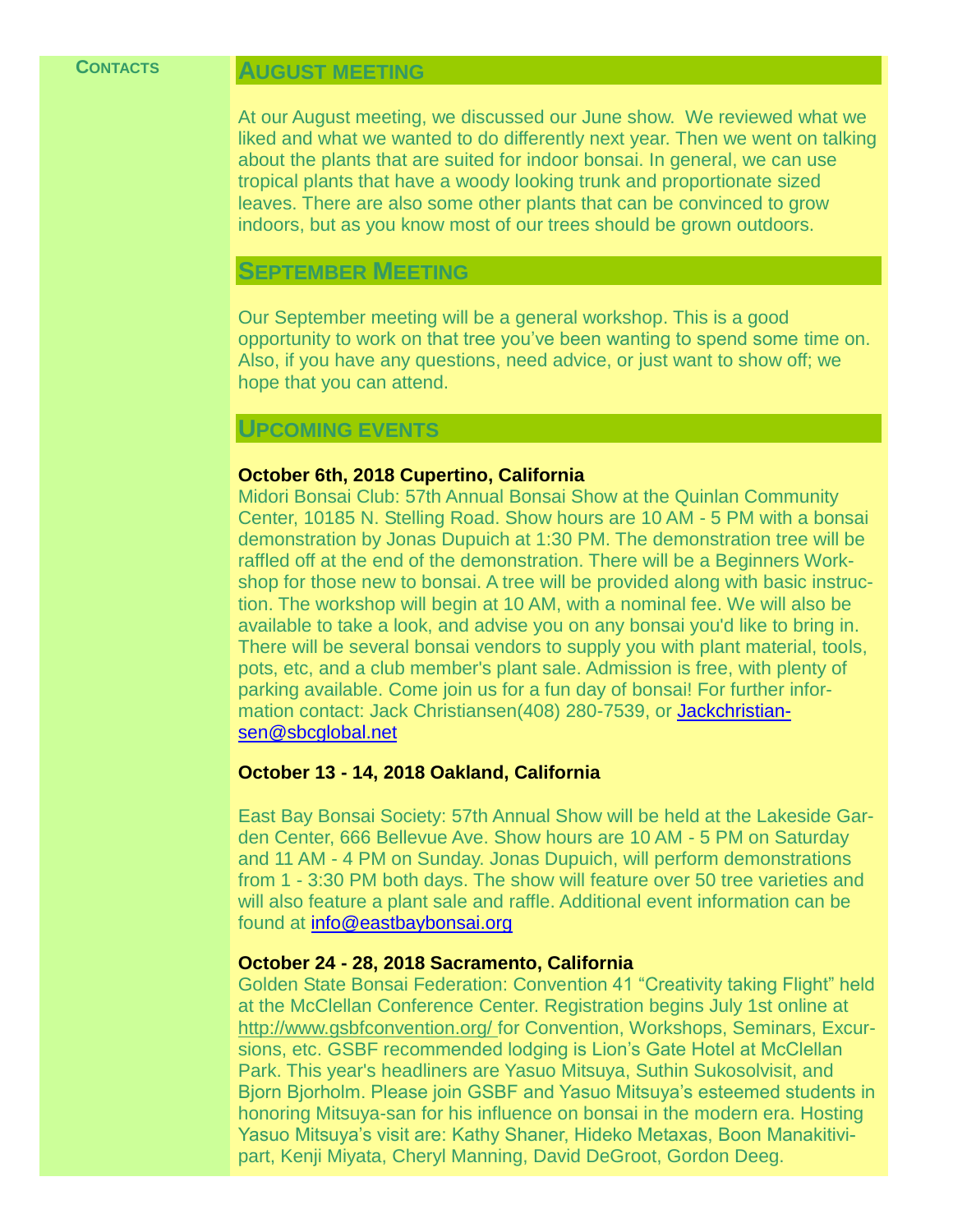## **SENPAI CORNER**

As we draw near the end of summer be aware that there will be another small growth period right as we enter fall. Watch your wiring for branch swelling and keep up your fertilizing for at least another couple of weeks. Even though we are moving into fall, we will still see several days of high temperatures, so continue to water as you would during the summer, and as I have said previously, even though it may not be very hot, the wind will dry out your trees.

#### **PEST FACTS**

Cats, squirrels and puppy's Oh My! These furry pests might be the most difficult to control. If you have one (or more) of these adorable pests, there are a few things that you can try; For those rambunctious kitties and puppies, you can try to tie down your pots with wire or straps, to keep them from being knocked off your bench or shelf. If the critters are digging at your trees, cinnamon or black pepper, liberally shaken on or around the soil can be a natural deterrent

#### **ELECTIONS**

Positions on the Board are still available. Please contact Bea if you are interested.

#### **TIDBITS**

At our last meeting, mother nature surprised us with this beehive that we understand has been on the property for a long time and all attempts to relocate have failed.



And we were also amazed by the appearance of this hawk just a few feet away from our meeting under the oak tree. And yes, that is his lunch dangling down. Mr. Squirrel did not have a chance.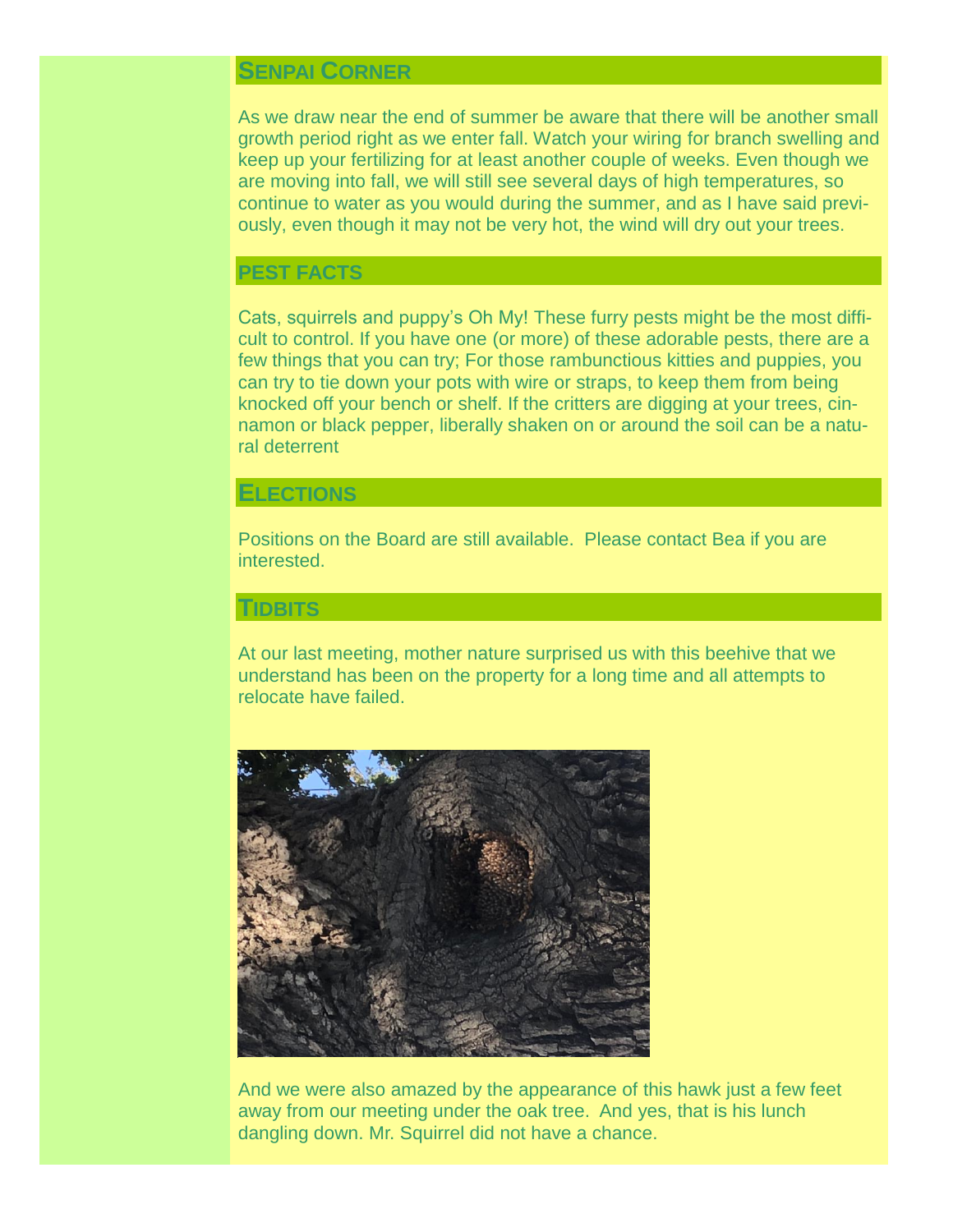



#### **THANK YOU ALDEN LANE**



Thanks to Alden Lane for allowing us to meet for free at the nursery as we start up. Alden Lane Nursery has evergreen and blooming trained Bonsai specimens in many sizes for indoors and outdoor gardens. Stop in and let one of the Bonsai experts help you design your own Bonsai masterpiece from the selection of Bonsai pots and starter plants. They also carry Bonsai tools and enough useful Bonsai accessories to satisfy even the most dedicated bonsai tree hobbyist.

981 Alden Lane Livermore, CA 94550 (925) 447-0280

[www.aldenlane.com](http://www.aldenlane.com/)

The nice thing about meeting at Alden Lane is that you have the opportunity to not only pick up bonsai stock and supplies but to shop under the oaks amongst one

of the most extensive offerings for your home and garden. Inspiration and beauty abounds where ever you look along with the friendly, knowledgeable staff of Alden Lane. Don't forget to say THANK YOU for the incredible support!

#### **SOCIETY OFFICERS AND CONTACTS**

**Vice President** Open Position **Fund Raising & Open Position** 

**President** Charles Harder bonsainut@comcast.net

**Secretary** Bea Bauerly bb1727@att.com **Treasurer** Bea Bauerly bb1727@att.com **Membership** Bea Bauerly bb1727@att.com